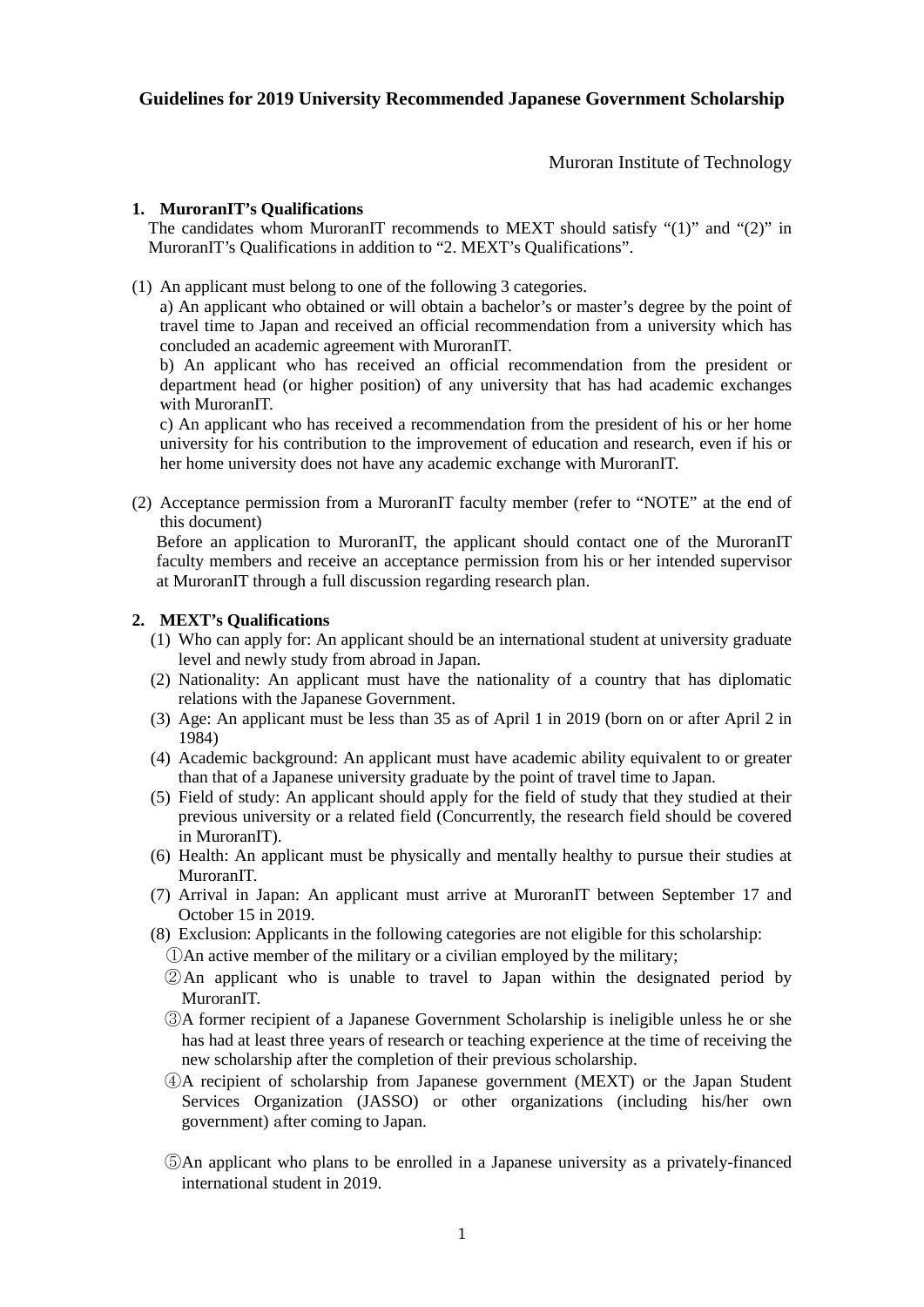#### **3. Scholarships and other benefits**

- (1) Amount of scholarship listed below will be granted to the recipients.
	- -Research Student: ¥143,000 per month
	- -Master's Course Student: ¥144,000 per month
	- -Doctor's Course Student: ¥145,000 per month
- (2) Entrance and tuition fees will be exempted.
- (3) Travel expenses:
	- ①Ticket to Japan: The student will be issued an economy class air ticket from the international airport nearest the student's residence in his/her country to Narita Airport or to New Chitose Airport if it is more economical.
	- ②Return ticket: The student who has completed his/her study will be issued an economy class air ticket from Narita Airport or New Chitose Airport to the international airport of his/her country nearest his/her place of residence.
- (4) Scholarship Period:

 ①For degree students: scholarship will be granted from October in 2019 for the regular period of degree course.

②For non-degree students: scholarship will be granted for one year and six months at the longest from October in 2019 to March in 2021.

(5) Scholarship Extension:

If a MEXT scholarship recipient wishes to proceed to a doctoral course from a master's course or to a master's course from non-degree course, the extension might be granted to only extremely outstanding students through the screening.

#### **4. Required Application Documents**

- (1) No1\_2019 Application Form for Japanese Government (MEXT) Scholarship (Research Students)
- (2) No2\_ Field of Study and Research Plan
- (3) Copy of passport (face photo page)
- (4) Letter of recommendation from the head of the research department (or higher position) of the university the student last attended (should be addressed to the President of Muroran Institute of Technology)
- (5) Photograph: Passport-type photo taken within the last 6 months (4.5 x 3.5 cm, upper-body, full-faced, without a cap). Write an applicant's name and nationality on the back and paste it to the application form.
- (6) Copy of certificate of graduation (or expected graduation) from most recent academic institution attended (undergraduate or graduate degree program)
- (7) Copy of transcript from most recent academic institution attended (undergraduate or graduate degree program) and Grading System from Home University
- (8) Copy of rank certificate specifying academic excellence of the applicant from most recent academic institution attended (undergraduate or graduate degree program) if it is not described on your transcript submitted. It must clearly show the student's rank using a grading system such as GPA, A, B, C class divisions, or what number the student placed in his class.
- (9) Abstract of graduation thesis (Summary of contents briefly)
- (10) Proof of Language Proficiency (English or Japanese) copies of the results of objective tests such as TOEFL, TOEIC, CEFR, IELTS, the Japanese-Language Proficiency Test (JLPT), or the Examination for Japanese University Admission for International Students (EJU) in the subject of Japanese as a Foreign Language.

\*In case of English, an applicant is required to have a capability equal to or greater than CEFR B2 equivalent.

\*In case of Japanese, an applicant is required to have a capability equal to or greater than JLPT N2 equivalent.